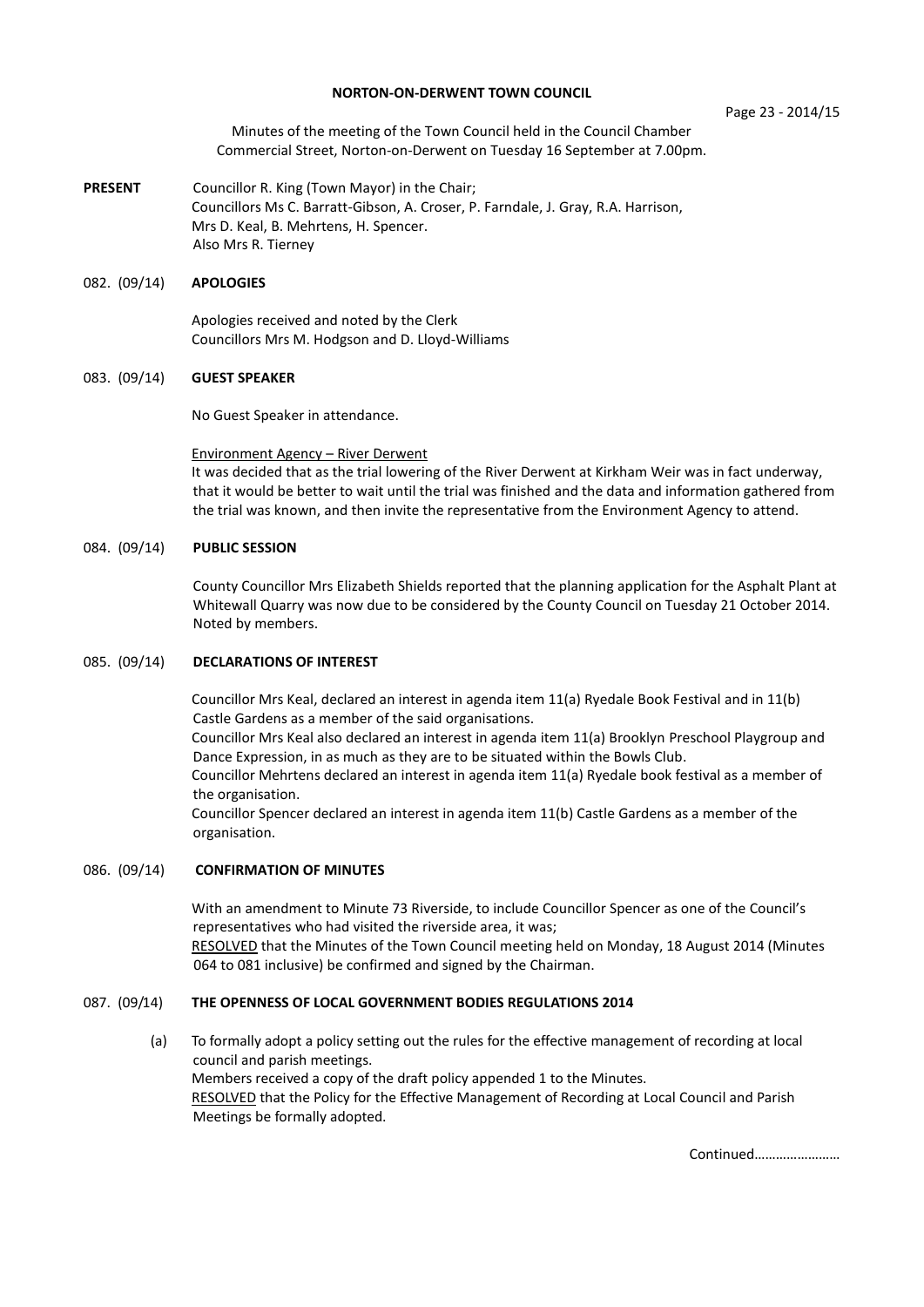# 087. (09/14) **THE OPENNESS OF LOCAL GOVERNMENT BODIES REGULATIONS 2014** (continued)

 (b) To amend the Town Council Standing Order No.3.l to take account of the Openness of Local Government Bodies Regulations 2014. RESOLVED that Standing Order No.3.l be amended to read; A person may not orally report or comment about a meeting as it takes place if he is present at the meeting of Norton on Derwent Town Council or its committees but otherwise may: film, photograph or make an audio recording of a meeting; use any means for enabling persons not present to see or hear proceedings at a meeting as it takes place or later; report or comment on the proceedings in writing during or after a meeting or orally report or comment after a meeting.

### 088. (09/14) **CLERK'S REPORT**

 (a) King George's Playing Field To report that the repair to the Basket Swing was still awaited, but every effort was being made to make sure that it was carried out as quickly as possible. The paving leading down to the play area had been repaired as well as the entrance to the play area itself. The two goal posts had also been re-fixed and made secure.

### (b) St Nicholas Street Car Park – Bollards

To report that the Clerk had written once more to Mr Phil Long at the District Council re- stating the Councils wish to install bollards for the residents of Bruntwood Terrace. The letter outlined the correspondence there had been between the Residents and the District Council. While a verbal response from Mr Gary Housden, acknowledging receipt of the letter had been received in which he stated that Mr Long would reply once he returned from leave, there had been no other response to date.

### (c) Grass Verge Langton Road – tarmacked area

To report that a reply had been received from the County Highways department which stated that the Streetworks Inspector Mr Durn had visited the site in Langton Road and confirmed that permission had not been given for the Yorkshire Water contractor Bentleys to tarmac this area and was unaware that anyone else had given permission.

Mr Durn also stated that he was unaware of any agreement reached on the restoration of the area. This matter was to be discussed further with the Area Manager Mr Marr as to what action if any was appropriate and County would get back to the Town Council in due course.

(d) Town Signs

To report that the Clerk had submitted to the County Council an option for the design of the Town Entrance signs which would hopefully meet the criteria required.

In reply it was confirmed that the design would comply with the highway signing regulations, but that the Town Council would need to ascertain that the polymer material used in the design was passively safe. The council would also need to identify the exact locations and make sure that they were passively safe.

The Clerk to continue the work involved in answering the County Council's requirements. If the design was then passed as being suitable detailed plans and costings would be drawn up.

(e) Hanging Baskets

In line with Malton Town Council and others in Malton the hanging baskets were to be maintained for a further two weeks weather permitting. This would entail an extra cost of approximately £150.00. Noted.

(f) Yorkshire Local Councils Associations

To report that the next meeting of the Ryedale branch of the Local Councils Associations was to be held on Tuesday 7 October 2014, at 7.00pm at Ryedale House, at which there was to be a presentation given by Ms Jane Wilson from Scarborough Borough Council on Civil Parking Enforcement. Noted.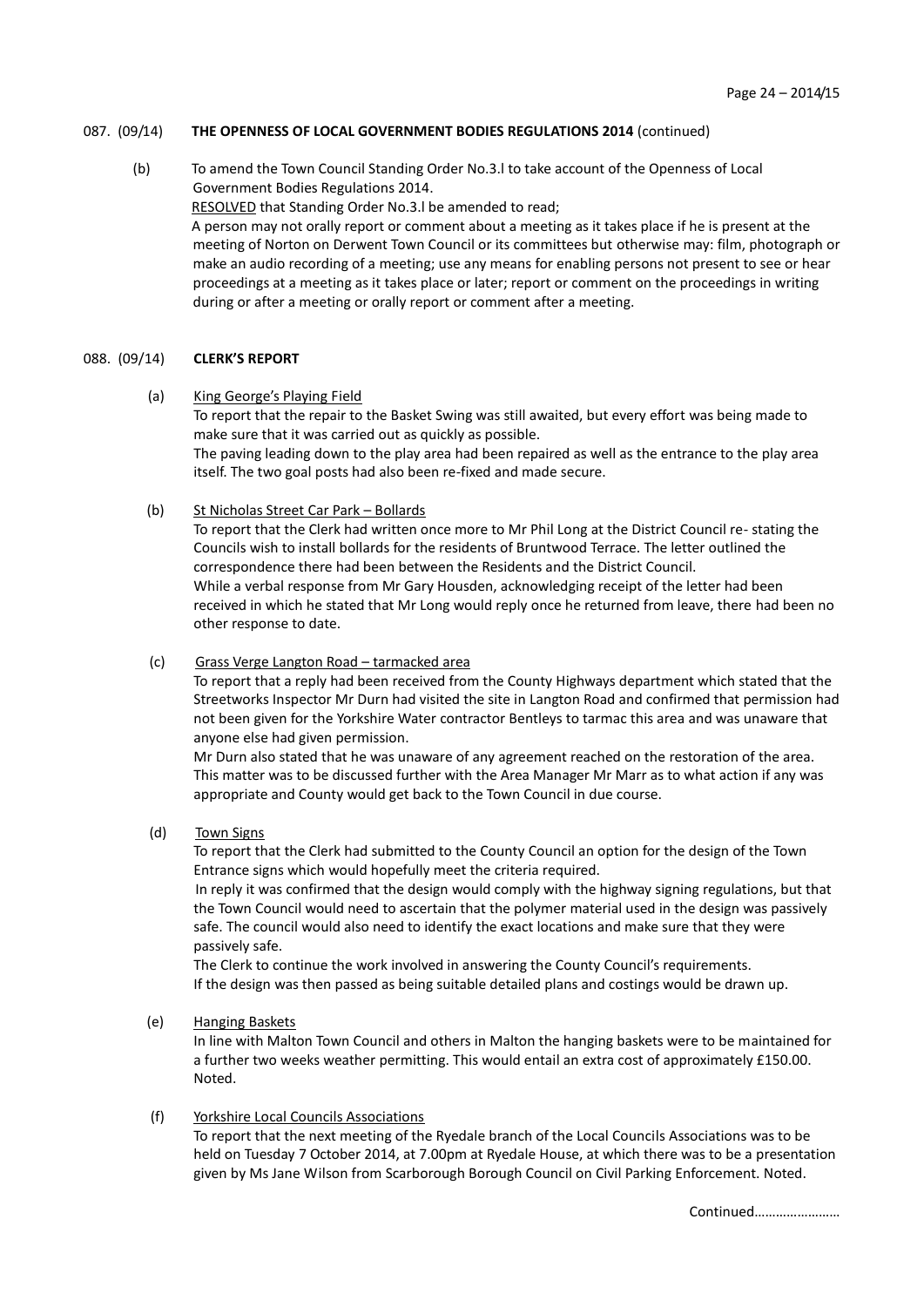## 089. (09/14) **TOWN MAYOR/CHAIRMANS REPORT**

# (a) River Derwent – Kirkham Weir

The Mayor reported that he had attended the open meeting held at Cundalls in Malton, at which Ms Rosa Fisher from the Environment Agency had apologised for not being able to attend the last Town Council meeting. The report on the trial lowering of the river was due out in the New Year, when there could possibly be a joint meeting with Malton Town Council at which the Environment Agency would be able to give details of their findings. This could then be followed by a general meeting open to the local community.

## (b) Federation of Small Businesses

The Mayor confirmed his attendance at this meeting, and reported that there was a desire to unite all fragmented groups representing Malton and Norton, although limited progress had been made to date.

## (c) Malton and Norton Camera Club

The Mayor reported the presentation of a collaged picture of Norton, which was now displayed in the entrance to the Council Chamber. It was hoped that the Camera Club would be able to hold future exhibitions of their work in the Chamber itself. Noted with thanks.

# (d) Senior Citizens Christmas Party

The Mayor asked if it was known when the party was to be held, Councillor Farndale replied that the date was confirmed as Saturday 10 January 2015. Noted.

## (e) Mill Street – Road Repairs

The Mayor reported on the very negative response he had received from the public regarding the work on resurfacing part of Mill Street. There had been very poor signage with maximum disruption and at the end of it all that had been achieved was a patchwork of tarmac.

# (f) Market Towns Meeting

The meeting received a report from Jan Devos on attracting the 'Towns Alive Conference' to Ryedale. This event would bring many benefits with increased footfall within the towns, there would also be funding required to host the event. Noted.

 (g) Christmas Lights Switch On The date for the switch on was confirmed as Friday 28 November 2015.

# 090. (09/14) **FINANCIAL MATTERS**

- (a) Accounts paid and for payment The Clerk reported that accounts nos. 095 to 102 inclusive, amounting to £6,430.20 had been paid since the last meeting of the Council. RESOLVED that account nos. 103 to 109 inclusive, amounting to £1,231.10 be paid. Cheques were drawn and signed accordingly.
- (b) Financial report The Clerk's financial report for the period 01.08.14 to 31.08.14 was received.
- (c) Budgetary monitoring The Clerk's report for the period ending 31 August 2014 was received.
- (d) External Audit

To report completion of the External Audit for the year to 31 March 2014. Completed without comment.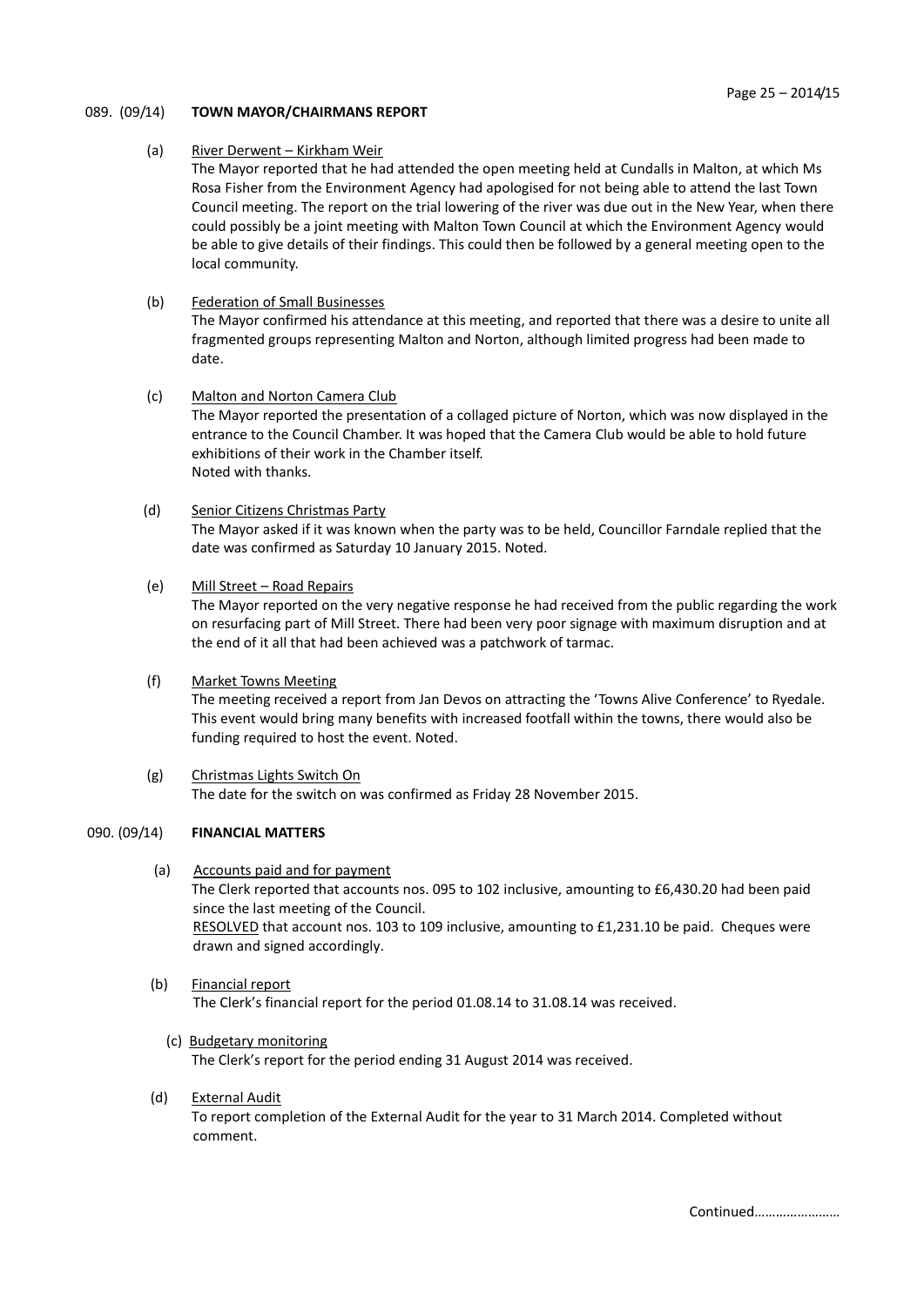# 091. (09/14) **PLANNING MATTERS**

 (a) Planning applications referred to the Town Council by Ryedale District Council, for comment and/or recommendation were dealt with as follows: -

| 14/00890/HOUSE | Erection of part two storey/part first floor extension to side and rear elevations (revised<br>details to refusal) 14/00615/HOUSE dated 24.07.2014.<br>20 Field View, Norton, Malton, YO17 9AZ<br>For: Mr & Mrs R M Jaques<br><b>RESOLVED Recommend Approval</b>                                                                                                                                                                                                                                                                                                                                                                                                                                                                                                                                                                                                                                                                                                                                                                                                    |  |
|----------------|---------------------------------------------------------------------------------------------------------------------------------------------------------------------------------------------------------------------------------------------------------------------------------------------------------------------------------------------------------------------------------------------------------------------------------------------------------------------------------------------------------------------------------------------------------------------------------------------------------------------------------------------------------------------------------------------------------------------------------------------------------------------------------------------------------------------------------------------------------------------------------------------------------------------------------------------------------------------------------------------------------------------------------------------------------------------|--|
| 14/00909/HOUSE | Erection of single storey side and rear extensions to include integral garage with storage<br>above<br>4 St Peters Crescent, Norton, Malton, YO17 9AN<br>For: Mr Adam Wiles<br><b>RESOLVED Recommend Approval</b>                                                                                                                                                                                                                                                                                                                                                                                                                                                                                                                                                                                                                                                                                                                                                                                                                                                   |  |
| 14/00856/FUL   | Change of use and alteration of part bowls club building from D2 Use (Assembly & Leisure) to<br>D1 Use (Non-residential institutions) for use of a dance school and a pre-school playgroup to<br>include parking and dedicated outdoor play space for the pre-school playgroup.<br>Norton Bowls Club, Bowling Lane, Norton, Malton, YO17 8EG<br>For: Norton Bowls Club (RCLC)<br><b>RESOLVED Recommend Approval</b>                                                                                                                                                                                                                                                                                                                                                                                                                                                                                                                                                                                                                                                 |  |
| 14/00921/HOUSE | Erection of single storey rear extension and 2.4m high timber fence, re-rendering of the<br>existing dwelling and widening of existing vehicular access to the rear following demolition of<br>existing detached garage.<br>4 St Nicholas Street, Norton, Malton, North Yorkshire, YO17 9AQ<br>For: Mr John Todd<br>RESOLVED Recommend Approval, however Council do query the necessity of a 2.4m fence<br>where 1.8m would in most circumstances be acceptable.                                                                                                                                                                                                                                                                                                                                                                                                                                                                                                                                                                                                    |  |
| 14/00902/ADV   | Display of 1 no. internally illuminated fascia sign and 1 no. internally illuminated wall<br>mounted sign.<br>Campbells of Malton, Norton Road, Norton, Malton, YO17 9RA<br>For: Miss Shellie Hall<br>RESOLVED Recommend Approval.                                                                                                                                                                                                                                                                                                                                                                                                                                                                                                                                                                                                                                                                                                                                                                                                                                  |  |
| 14/00971/FUL   | Erection of a 2 bedroom equestrian worker's dwelling together with formation of 2 no.<br>additional parking spaces following demolition of existing staff room and storage bay.<br>Stables at Highfield Farm, Beverley Road, Norton, Malton<br>For: Brian Ellison Racing Limited<br><b>RESOLVED Recommend Approval.</b>                                                                                                                                                                                                                                                                                                                                                                                                                                                                                                                                                                                                                                                                                                                                             |  |
| 14/00881/MFUL  | Erection of block of 2 no. 1 bed apartments and block of 4 no. 1 bed and 4 no. 2 bed<br>apartments following demolition of existing garage and outbuildings, together with formation<br>of vehicular access, 10 no. parking spaces and communal refuse store, with provision of<br>garden area for No. 29 Wood Street.<br>27 Wood Street, Norton, Malton<br>For: Yorkshire Housing Limited (Mrs Lesley Fargher)<br>RESOLVED Recommend Approval, however the Council object to the rear building being 3<br>storey. Whilst 3 storey could be deemed appropriate for the Wood Street frontage, 3 storey<br>to the rear is not in keeping with the surrounding development, and the aspect of<br>overlooking neighbouring gardens, and therefore the Council recommends this building be<br>reduced to 2 storey. The Council are aware that this would result in a loss of the total<br>number of accommodation units. The Council would also recommend the installation of<br>obscure glazing to all glazed units to the rear (north facing elevations).<br>Continued |  |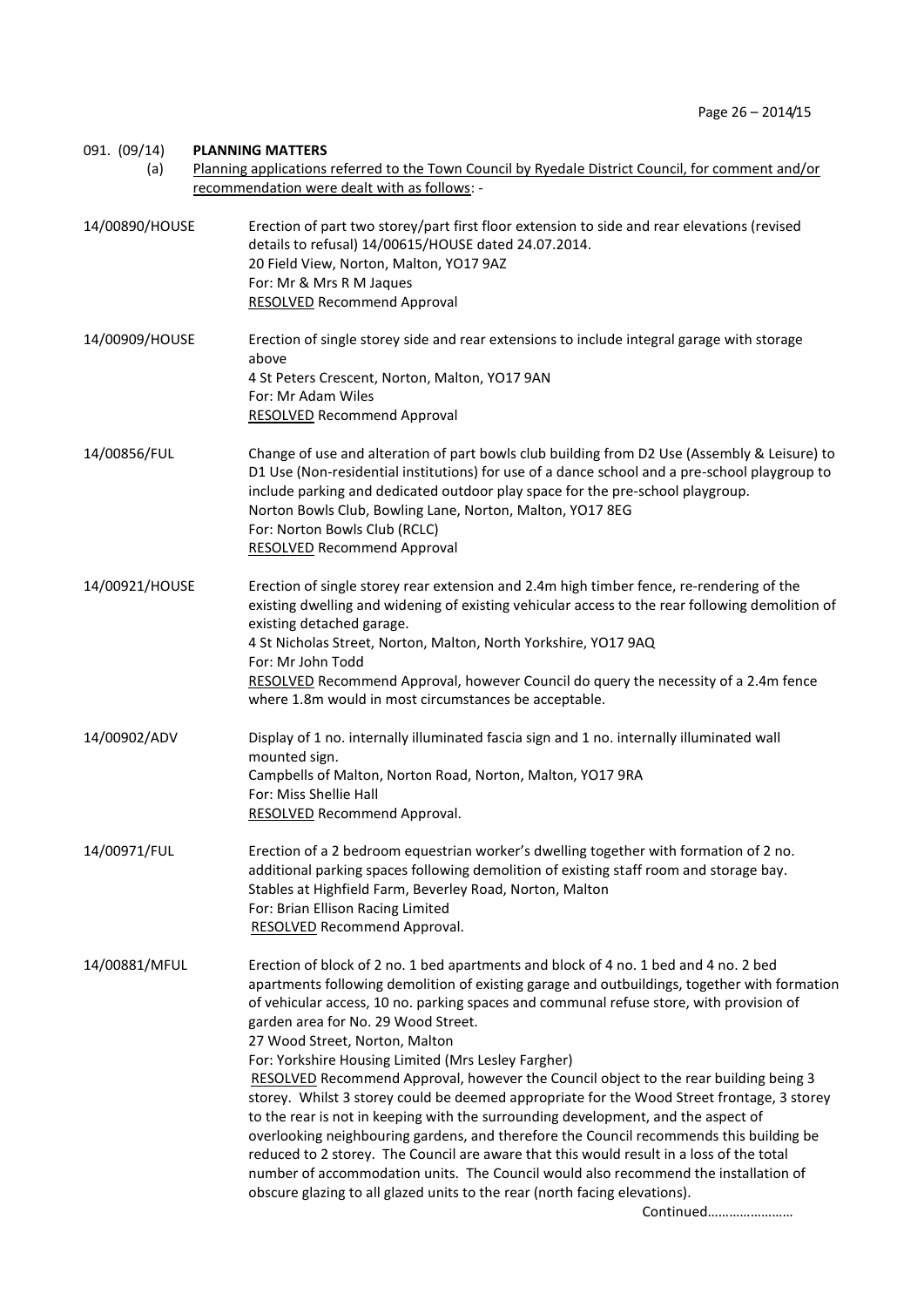## 091. (09/14) **PLANNING MATTERS** (continued)

| (b)                      | Planning decisions notified by Ryedale District Council:                                                                                                                                                                                                                                                                                                                     |
|--------------------------|------------------------------------------------------------------------------------------------------------------------------------------------------------------------------------------------------------------------------------------------------------------------------------------------------------------------------------------------------------------------------|
| Approved<br>14/00697/FUL | Demolition of 2 no. buildings.<br>ATS Euromaster 25 - 27 Commercial Street, Norton, Malton, Y017 9HX<br>For: Mr P Sedman and Mrs L Burr                                                                                                                                                                                                                                      |
| 14/00860/FUL             | Installation of staircase to garage to allow external access to existing room above.<br>4 Park Road, Norton, YO17 9EA<br>For: Miss Deborah Bottomley                                                                                                                                                                                                                         |
| 14/00760/HOUSE           | Erection of two storey extension to south-east elevation, single storey extension to north-<br>west elevation and alterations to attached garage to form additional domestic living space.<br>Cheese Cake Farm, Beverley Road, Norton, YO17 9PJ<br>For: Mr & Mrs G Robinson                                                                                                  |
| Refused                  |                                                                                                                                                                                                                                                                                                                                                                              |
| 14/00708/73A             | Variation of Condition 18 of approval 10/00025/MFUL dated 16.06.2010 to state "no<br>deliveries to the food store shall be taken or dispatched from application site other than<br>during the hours of 06.00-22.00 on any day" – addition of one hour to the delivery period.<br>Lidl Foodstore, Welham Road, Norton, Malton, YO17 9DP<br>For: Lidl UK GmbH (Mr Chris Blyth) |

## 092. (09/14) **HIGHWAY MATTERS**

### (a) Network Rail

Members received a further notification of the track renewal works, along with the notification of the closure of the level crossing during weekends beginning 25 October 2014, with the final closure the weekend beginning 22 November 2014, the closure to include pedestrians as well as vehicles. It was also reported that a request had been made for hollow sleepers to be installed that would enable pipes for the pumping of flood water to be inserted.

While there had been no official reply from Network Rail regarding the hollow sleepers, it had been reported in the press that Network Rail would be unable to install them. Members found this to be totally unacceptable as it had been understood that following the last flooding incidents this was one measure supposedly agreed by the various agencies involved that would assist with alleviating the problem.

Members also reported receiving complaints from members of the community as to how they were supposed to get to work without the necessary transport required to access the towns via the bypass. While there was a supposed mini bus link being arranged details were very poor.

RESOLVED that a further letter be sent asking for more consideration be given to the issue of hollow sleepers, and that the local community needs certain access to enable them to reach their places of work in time.

# (b) Highways Agency

Members received notification of the closure of the A64 between Rillington Fields and Rillington. To commence on Friday 3 October 2014 with completion planned by Friday 10 October 2014. Noted.

# 093. (09/14) **GRANTS TO VOLUNTARY ORGANISATIONS**

Councillor Mrs Keal had declared an interest in Ryedale Book Festival, Brooklyn Preschool Playgroup and Dance Expression in that they were to form part of the Bowls Club project, and Castle Gardens. Councillor Mehrtens had declared an interest in Ryedale Book Festival. Councillor Spencer had declared an interest in Castle Gardens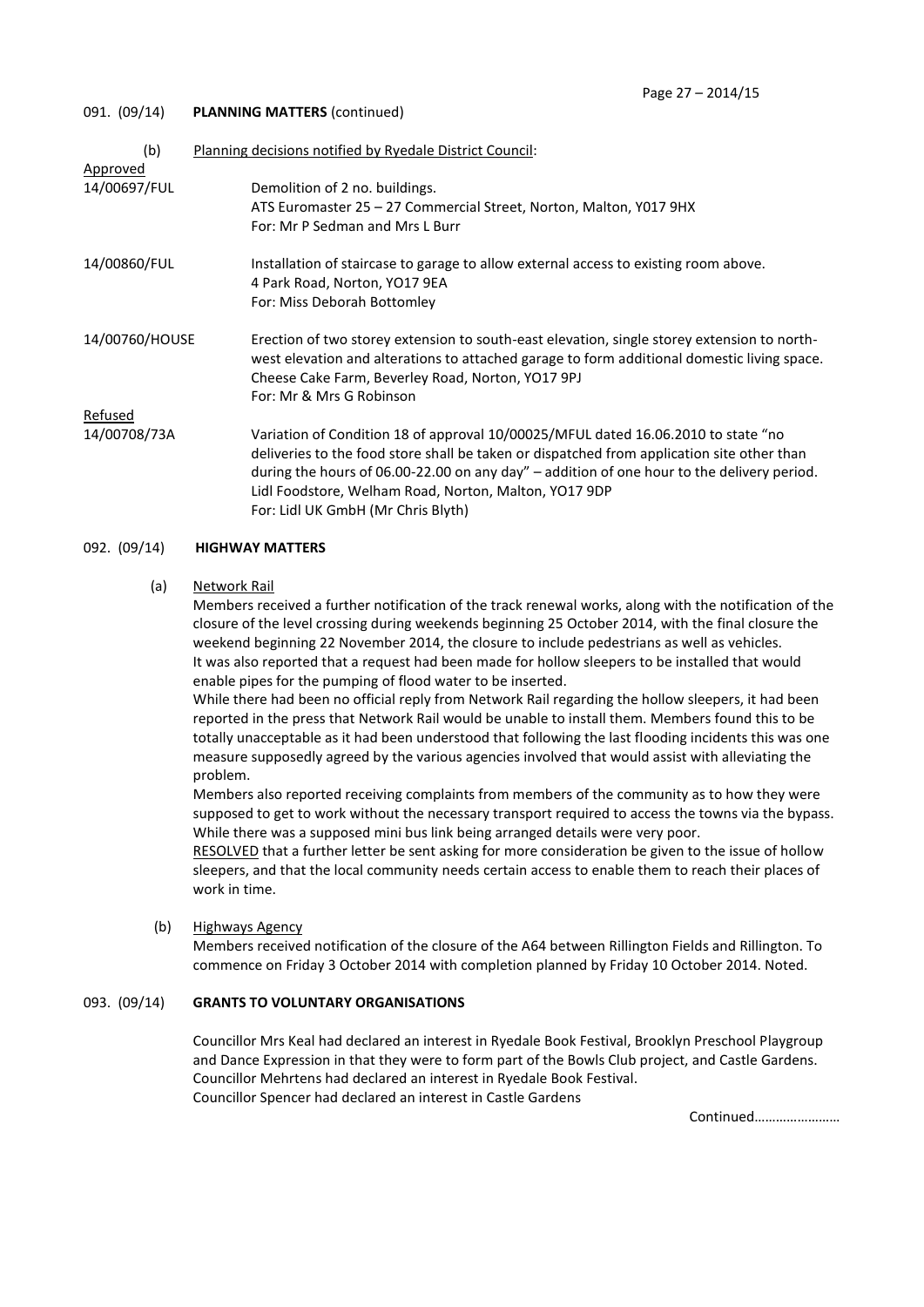# 093. (09/14) **GRANTS TO VOLUNTARY ORGANISATIONS** (continued)

## (a) Local Organisations that benefit the community

The Clerk had circulated a list of organisations that had applied for a grant together with a schedule of grants awarded over the past three years.

RESOLVED that the Council in accordance with its powers under section 137 of the Local Government Act 1972, and the Local Government (Miscellaneous Provisions) Act 1976, should incur the following expenditure which in the opinion of the Council is in the interests of the area and its inhabitants and will benefit them in a manner commensurate with the expenditure:-

| $\bullet$ | Brooklyn Preschool Playgroup                | £1,500.00                   |
|-----------|---------------------------------------------|-----------------------------|
| $\bullet$ | Dance Expression                            | £1,500.00                   |
| $\bullet$ | <b>Malton Museum Foundation</b>             | £300.00                     |
|           | Ryedale District Council Chairman's Charity | £100.00                     |
|           | Ryedale Book Festival                       | £200.00                     |
| $\bullet$ | Malton & Norton Area Partnership            | No. Not enough information. |

## (b) Contributions to other organisations

Members received requests from the following organisations for budgeted contributions:-

- (i) Malton and Norton Christmas Lights RESOLVED that a grant of £2,500.00 be awarded
- (ii) Ryedale Cameras in Action

 Members deferred a decision until such time as information was available as to how the cameras were to be funded in the future.

 (iii) Derwent Riverside Project – Castle Gardens RESOLVED that a grant of £500.00 be awarded.

# 094. (09/14) **RYEDALE TOWN AND COUNTRY TRAILS**

To report on a meeting to be hosted by The Raising Cycling in Ryedale group, the purpose of which was to progress cycle routes through Ryedale in various ways. The meeting was to be held on Tuesday 30 September 2014 at 7.30pm at Pickering Memorial Hall. AGREED that Councillor Croser and Councillor Spencer would attend on behalf of the Council.

# 095. (09/14) **CORRESPONDENCE**

- (a) Ryedale Safer Neighbourhoods Team monthly crime statistics for Northern and Southern Ryedale, August 2014. For information. Noted.
- (b) The Charles Dickens (Malton) Society Invitation to visit the 'Counting House Museum' as a private group viewing. Members noted the invitation but found it impossible to agree a time and date suitable to most Councillors. Therefore the Clerk to write explaining the dilemma and that Councillors would make every effort to visit when it was open in their own time.

### 096. (09/14) **REPORTS OF REPRESENTATIVES ON OTHER ORGANISATIONS**

### Malton and Norton Tidy up Group

It was reported that the Tidy up Group had made a good start on clearing the overgrowth on the riverside under the flood defence wall.

Members felt that thanks should be given to the group and Mr Nick Fletcher, who while part of the group was going the extra mile to improve this area.

### 097. (09/14) **MEMBERS QUESTIONS**

 (a) Councillor Spencer requested permission for Mr Fargher to cut the banking alongside Scotts Hill. Agreed that Mr Fargher be asked to make a further cut of the banking.